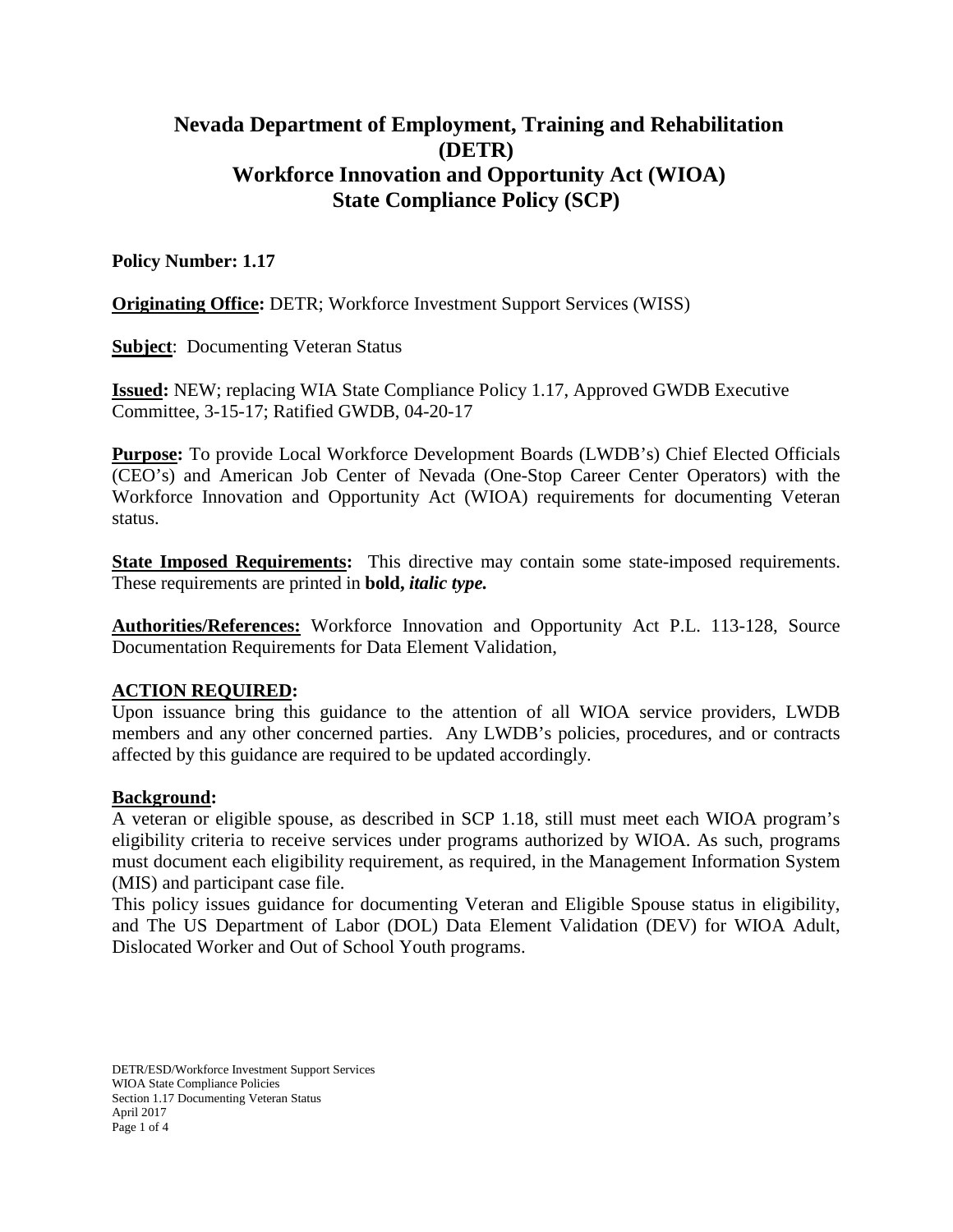### **Policy and Procedure: Documenting Eligible Veteran Status**

DOL DEV identifies two options for documenting veteran status.

- DD214 (Member 4)
- Cross match with veterans' data (Note: This refers to a computer match initiated by the State with a veteran's organization. At this time, no such cross match system has been put in place.)

The DD214 will identify the following:

- The character of the discharge (Honorable, General, Dishonorable, etc.)
- The dates of service (MIS data point; recently separated requirement; qualifying dislocation date)
- Whether a veteran is disabled (MIS data point; Development of Individual Employment Plan)
- The type of veteran (federally mobilized, ref SCP 1.18 or WIOA Sec. 3(63)(A) and 38 U.S.C. 101)
- Any other factor that would assist in determining program eligibility or providing better service to veterans

Veterans and their Eligible Spouse may be determined WIOA eligible through multiple avenues. In each instance, service providers must document the specifics, per board policy, ensuring the capture of each required point of eligibility, participation and DEV as required. (Reference SCP 1.18, 1.6, 2.1,)

Because veteran status is not an eligibility requirement for WIOA, services should not be delayed if the veteran does not have service documentation. If the veteran meets eligibility for one of the WIOA programs, Staff Assisted Services may be provided on the basis of selfattestation, and identified as a veteran in the MIS while waiting for documentation of veteran status to be provided. However, the service provider must ask the veteran to obtain the paperwork or assist the veteran to obtain the documentation as DEV does not allow selfattestation in lieu of the DD214. If this approach is unsuccessful, the service provider must change the data of the individual to a nonveteran. (Instructions as to veteran documentation retrieval are provided further in this document) The service provider is responsible for insuring that the appropriate document(s) are provided and placed in the applicant/participant case file.

# **Eligible Veteran Status MIS Distinctions (**WIOA Data Element Validation)

If the Service Veteran field is marked yes in the MIS, a copy of the DD-214(Member 4) Report of Separation or Veterans Administration Letter containing required data must be maintained in the client's file. Additionally, each program eligibility requirement must be addressed and properly documented in the MIS and participant case file as required by SCP.

Below are the current distinctions in the MIS as required by the DOL.

• The individual is a person who served in active U.S. military, naval, or air service for a period of less than or equal to 180 days, and who was discharged or released from such service under conditions other than dishonorable.

DETR/ESD/Workforce Investment Support Services WIOA State Compliance Policies Section 1.17 Documenting Veteran Status April 2017 Page 2 of 4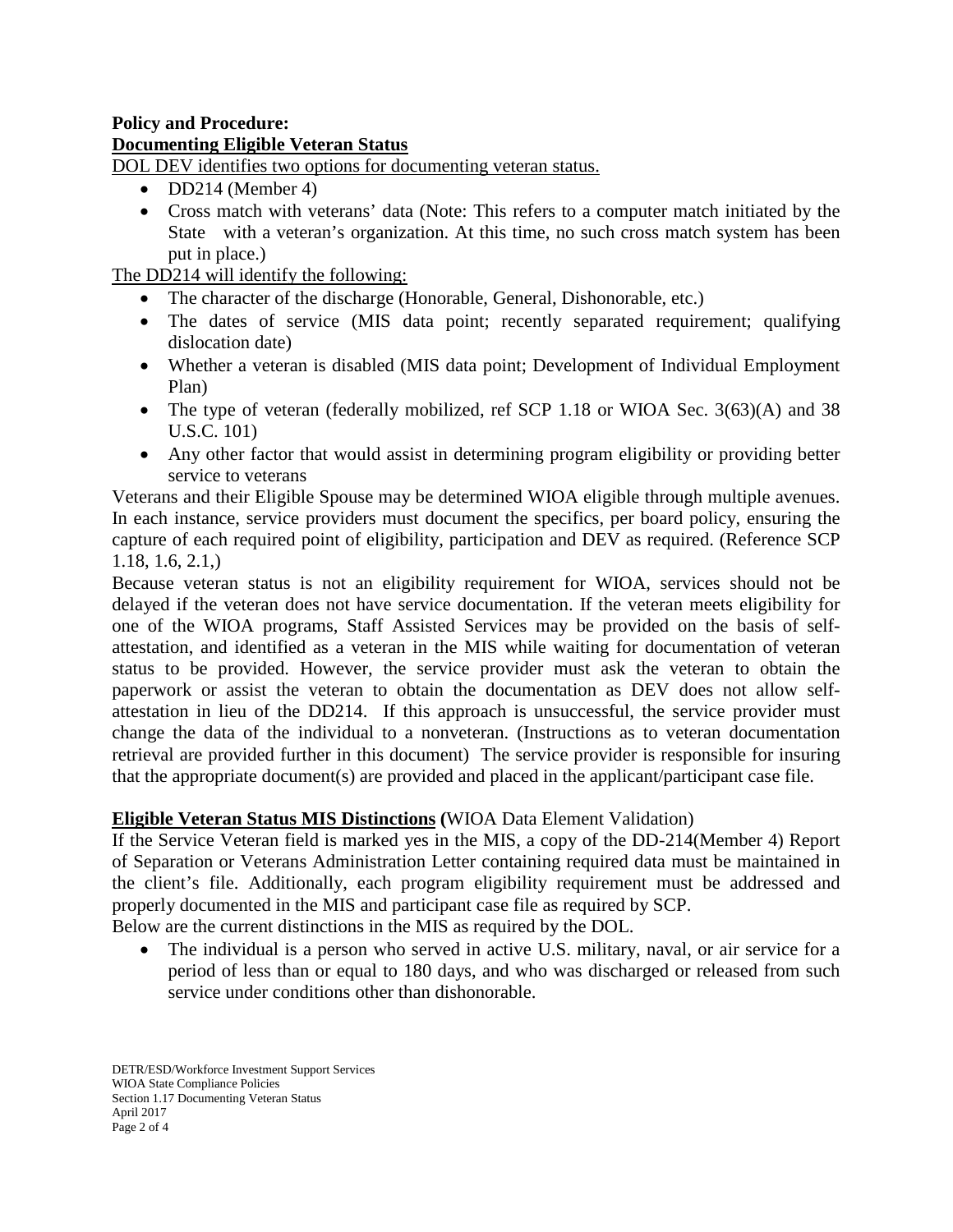- The participant served on active duty for a period of more than 180 days and was discharged or released with other than a dishonorable discharge or was discharged or released because of a service connected disability, or as a member of a reserve component under an order to active duty pursuant to section 167(a), (d), or  $(g)$ , 673(a) of Title 10, U.S.C., served on active duty during the period of war or in a campaign or expedition for which a campaign badge is authorized and was discharged or released from such duty with other than a dishonorable discharge.
- The participant is: (a) the spouse of a person who died on active duty or of a service connected disability, (b) the spouse of any member of the Armed Forces serving on active duty who at the time of application for assistance under this part, is listed, pursuant to 38 U.S.C. 101 and regulations issued there under, by the Secretary concerned, in one or more of the following categories and has been listed for more than 90 days: (i) missing in action (ii) captured in the line of duty by a hostile force or (iii) forcibly detained or interned in the line of duty by a foreign government or power, or (c) the spouse of any person who has a total disability permanent in nature resulting from a service connected disability or the spouse of a veteran who died while a disability so evaluated was in existence.

# **Eligibility**

WIOA Program Eligibility can be found in State Compliance Policy 1.6, and 2.1 and as indicated below;

General Eligibility as in Age (WIOA Sec. 3(2), Employment Authorization, Selective Service Registration (WIOA Sec 189)

WIOA Adult Program: WIOA Sec 3(2),20 CFR §680.120, 20 CFR §680.130, 20 CFR §680.210 WIOA Dislocated Worker Program: WIOA Sec. 3(15), 20 CFR §680.120, 20 CFR §680.130, 20 CFR§680.210,20 CFR §680.660

WIOA Displaced Homemaker: WIOA Sec. 3(16), 20 CFR§680.120, 20 CFR§680.600, 20 CFR §680.630

WIOA Youth- Out of School: WIOA Sec. 129 and 20 CFR §681 Career Services: WIOA Sec. 134(c)(2), 20 CFR §680.120-130 Training Services: WIOA Sec. 134(c)(3), 20 CFR§680.210

### **Requesting Copies of the Report of Separation (DD-214):**

In the event the client is unable to produce a copy of their separation papers, a free copy can be requested on-line at Military Personnel Records at:

<http://www.archives.gov/veterans/military-service-records/> and includes the following:

- Required information to make the request
- Where to send the request
- Response time
- Checking the status of the request

If a request for Military Service Records is made on-line, a signed and dated request must also be mailed or Faxed to 314-801-9049 at the National Personnel Record Center (NPRC):

DETR/ESD/Workforce Investment Support Services WIOA State Compliance Policies Section 1.17 Documenting Veteran Status April 2017 Page 3 of 4